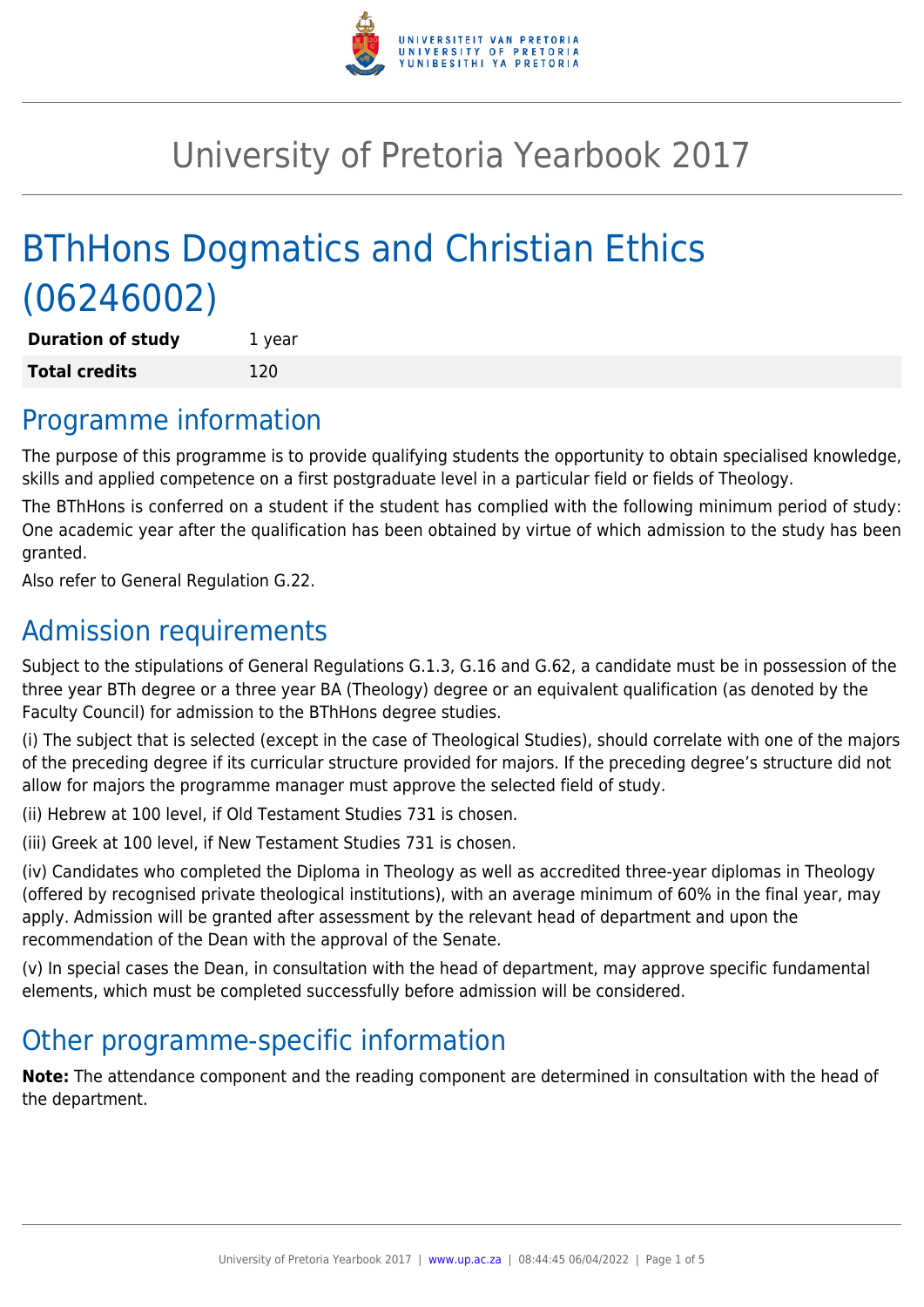

## Examinations and pass requirements

#### **Examination regulations applicable to honours degrees in the faculty**

A student may not sit for an examination for the honours degree more than twice in the same module, subject to exceptions approved by the Dean, on the recommendation of the head of department. A percentage mark is given provided that the passmark is at least 50% and at least 75% as a pass with distinction.

## Research information

#### **Article for publication**

Unless Senate, on the recommendation of the supervisor, decides otherwise, a student, before or on submission of a dissertation, must submit at least one draft article for publication in a recognized academic journal and in the case of a thesis, must submit proof of submission of an article issued by an accredited journal, to the Head: Student Administration.

The draft or submitted article, as the case may be, should be based on the research that the student has conducted for the dissertation/thesis and be approved by the supervisor if the supervisor is not a co-author. The supervisor shall be responsible for ensuring that the paper is taken through all the processes of revision and resubmission, as may be necessary. Conferment of the degree may be made subject to compliance with the stipulations of this regulation.

### Pass with distinction

The degree is conferred with distinction on a student who obtains a weighted average (GPA) of 75% in all the prescribed modules, provided not one of the modules had been failed previously and that the programme was completed within the minimum prescribed period.

### General information

#### **Registration for postgraduate programmes**

#### **1. Concurrent registration for a second postgraduate programme**

No student is allowed to register for more than one postgraduate programme concurrently, except where the student's academic record warrants it and with the Dean's approval. Continuation of study for the second postgraduate programme will be subject to favourable progress reported by the heads of department in the Faculty of Theology. However, no student will be allowed to participate in examinations for a second postgraduate programme in another faculty during the examinations of the Faculty of Theology.

#### **2. Renewal of registration**

Students of the University are registered for one year of study. After an academic year has expired, students wishing to continue their studies at the University must renew their registration and pay such fees for renewal of registration as prescribed.

No interruption may occur in a postgraduate student's registration for a postgraduate study programme. Should a student interrupt his/her studies, such a student will upon re-registration be liable for the full fees applicable to the degree programme.

If a student interrupts registration for the postgraduate programme and it is not renewed within four years of the first registration, the credits obtained will no longer be valid. The student should repeat the modules already passed.

A student for an honours degree must complete his or her studies within two years. Under special circumstances,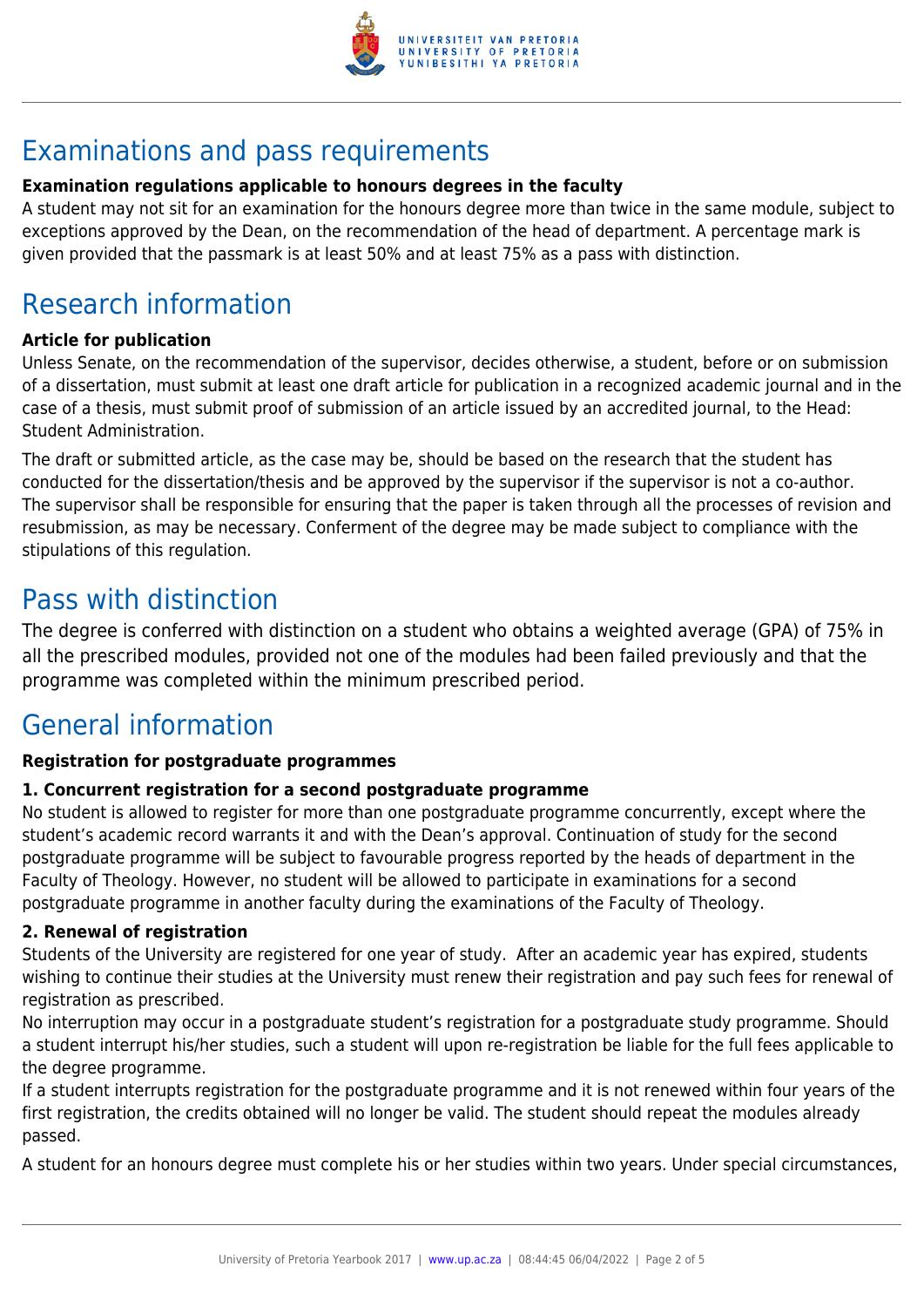

the Dean, on the recommendation of the head of department, may give approval for a limited fixed extension of this period.

A master's degree is conferred on a student only if at least one year has expired after obtaining the qualifications required for master's study.

A doctorate is conferred on a student only if at least 12 months since registration for the doctorate at this University have expired. Subject to other faculty regulations, a student for a doctorate must complete his or her studies within three years after first registering for the degree. Under special circumstances, the Dean, on the recommendation of the head of department, may give approval for a limited fixed extension of this period.

In order to qualify for the Dean's list, a student must have an outstanding academic record for completed studies.

Undergraduate students (BDiv, BTh and Dip[Theol]) must have achieved an average of 75%(GPA) or above in all of their years of study. No modules should have been repeated, and all modules must be registered in the same year for the specific year.

Honours students must achieve an average of 75% (GPA) or more. The degree must be completed in one year for full-time students and two years for part-time students. No modules should have been repeated.

Master's students must achieve an average of 75% (GPA) or more, and the degree must be completed in the minimum prescribed time.

The top achievers of the Faculty selected to become part of the Dean's list will annually be acknowledged at a function hosted by the Dean.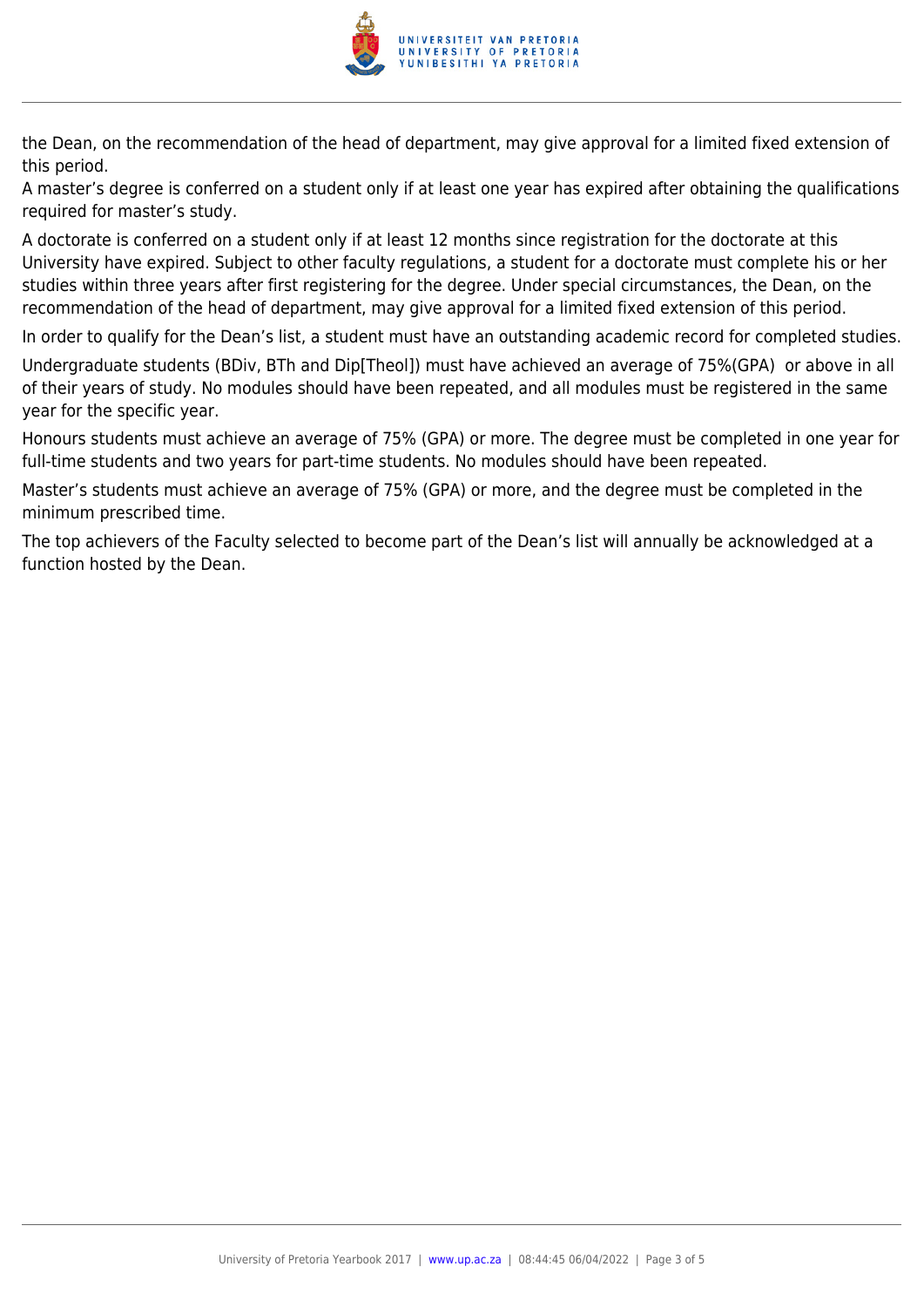

### Curriculum: Final year

**Minimum credits: 120**

### **Core modules**

#### **Research report: Dogmatics and Christian ethics 710 (DCE 710)**

| <b>Module credits</b>         | 30.00                                      |
|-------------------------------|--------------------------------------------|
| <b>Prerequisites</b>          | No prerequisites.                          |
| <b>Contact time</b>           | 1 lecture per week                         |
| Language of tuition           | Afrikaans and English is used in one class |
| <b>Academic organisation</b>  | Dogmatics and Christian Ethics             |
| <b>Period of presentation</b> | Year                                       |
| <b>Module content</b>         |                                            |

Research module. Fundamental component: orientation, research methodology. Essay.

#### **Dogmatics and Christian ethics 720 (DCE 720)**

| <b>Module credits</b>         | 30.00                                      |
|-------------------------------|--------------------------------------------|
| <b>Prerequisites</b>          | No prerequisites.                          |
| <b>Contact time</b>           | 1 lecture per week                         |
| <b>Language of tuition</b>    | Afrikaans and English is used in one class |
| <b>Academic organisation</b>  | Dogmatics and Christian Ethics             |
| <b>Period of presentation</b> | Year                                       |
| <b>Module content</b>         |                                            |

Core module. Survey of Systematic-Theological designs.

#### **Dogmatics and Christian ethics 730 (DCE 730)**

| <b>Module credits</b>         | 30.00                                      |
|-------------------------------|--------------------------------------------|
| <b>Prerequisites</b>          | No prerequisites.                          |
| <b>Contact time</b>           | 1 lecture per week                         |
| Language of tuition           | Afrikaans and English is used in one class |
| <b>Academic organisation</b>  | Dogmatics and Christian Ethics             |
| <b>Period of presentation</b> | Year                                       |

#### **Module content**

Core module. Specialised study of a selection of Systematic Theological loci.

### **Dogmatics and Christian ethics 740 (DCE 740)**

**Module credits** 30.00

| <b>Module credits</b> |  |
|-----------------------|--|
|-----------------------|--|